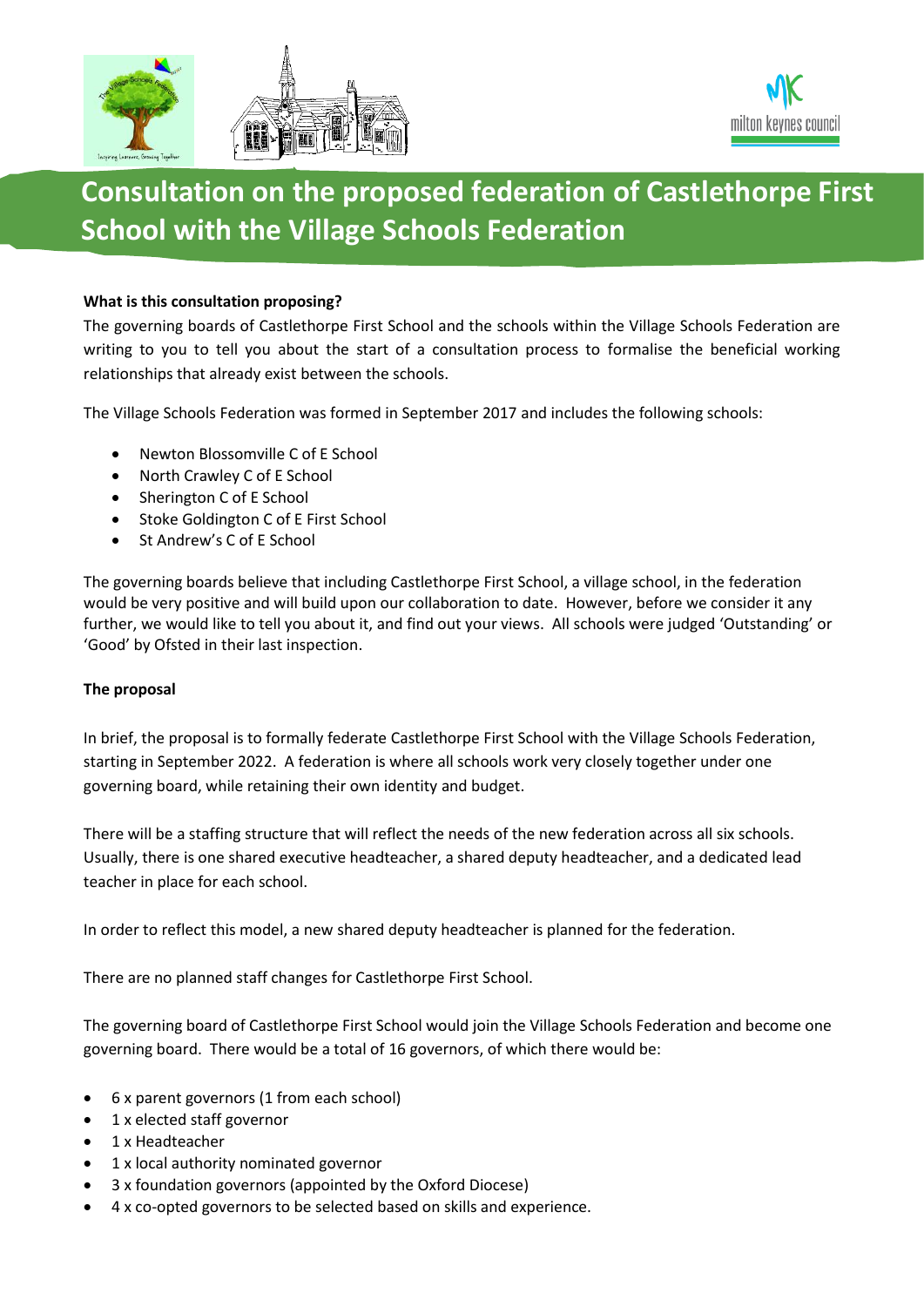The role of the single governing board would be to:

- define a shared vision and strategic direction for the schools
- ensure proper management of financial resources
- hold the headteacher to account for the educational performance of the schools.

## **This would mean that:**

- The schools would keep their names and individual identities existing as separate schools, on separate sites
- The schools would continue to be registered separately with Ofsted, and retain their existing high quality judgements
- The church schools would maintain their individual Christian ethos and values and continue to be subject to Statutory Inspection of Anglican and Methodist Schools (SIAMs)
- The governing board would set the strategic vision across all the schools and ensure educational and financial accountability
- The schools would continue to have their own separate budgets
- The schools would work in very close partnership for the benefit of all the children
- Admission arrangements for the schools would not be affected.

# **We believe that this is a good idea because it will:**

- Secure the future of all our village schools
- Provide a strong future for the schools by securing strong leadership
- Provide a consistently high quality education provision for your children
- Mean that the sharing of best practice, facilities and expertise will be enhanced between the schools, thereby offering a consistent educational experience for children
- Provide opportunities for pupils to widen their educational, personal, social and moral experiences
- Provide more opportunities for shared costs and efficiencies, meaning that there is more money available in the schools for high quality teaching, learning and resources
- Provide benefits for staff in terms of professional development, retention and collaborating with others.

The five schools currently in the existing federation have already experienced these benefits.

## **Admissions authorities**

As the church schools are voluntary controlled schools and Castlethorpe First School is a community school, the local authority, Milton Keynes Council, will remain the admissions authority.